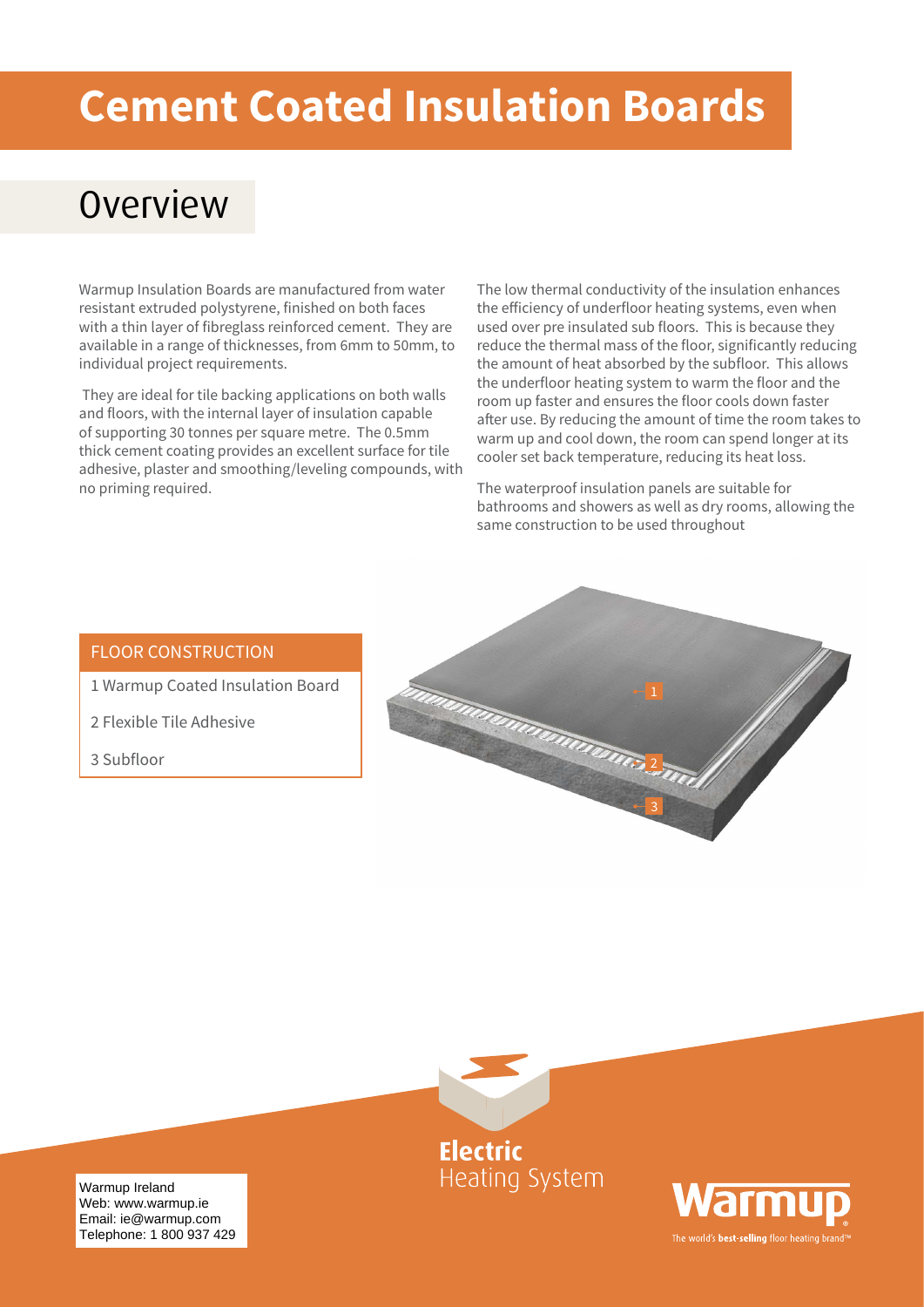## Technical Data

| <b>TECHNICAL DATA - Insulation Boards</b> |                          |                      |                       |                                        |
|-------------------------------------------|--------------------------|----------------------|-----------------------|----------------------------------------|
| <b>MODEL</b>                              | <b>THICKNESS</b><br>(mm) | <b>WIDTH</b><br>(mm) | <b>LENGTH</b><br>(mm) | <b>RVALUE</b><br>(m <sup>2</sup> .K/W) |
| <b>INSBOARD6MM</b>                        | 6                        | 600                  | 1250                  | 0.16                                   |
| INSBOARD(PK1)                             | 10                       | 600                  | 1250                  | 0.28                                   |
| INSBOARD20MM                              | 20                       | 600                  | 1250                  | 0.58                                   |
| INSBOARD30MM                              | 30                       | 600                  | 1250                  | 0.88                                   |
| INSBOARD40MM                              | 40                       | 600                  | 1250                  | 1.20                                   |
| INSBOARD50MM                              | 50                       | 600                  | 1250                  | 1.50                                   |



#### **Warmup Insulation Boards have zero Ozone Depletion Potential (ODP) and a Global Warming Potential (GWP) of less than 5**

| <b>TECHNICAL DATA - Insulation Boards</b>  |                                                |  |  |
|--------------------------------------------|------------------------------------------------|--|--|
| AREA COVERAGE                              | 0.75m <sup>2</sup>                             |  |  |
| <b>DENSITY</b>                             | 36 kg/ $m3$                                    |  |  |
| <b>COMPRESSIVE STRENGTH</b>                | 450 kPa                                        |  |  |
| <b>WATER ABSORPTION (capillary)</b>        | Nil                                            |  |  |
| WATER VAPOUR PERMEABILITY (S <sub>d)</sub> | 3.2 <sub>m</sub>                               |  |  |
| <b>RESISTANCE TO BODY IMPACT</b>           | 3 x 120 N/m                                    |  |  |
| BENDING STIFFNESS, EI (20mm/30mm)          | 601KNmm <sup>2</sup> / 1285 kN/mm <sup>2</sup> |  |  |
| MAXIMUM TILE LOADING WEIGHT                | 62 kg/ $m2$                                    |  |  |
| <b>BOND STRENGTH</b>                       | 0.3 N/mm <sup>2</sup>                          |  |  |
| <b>SHEAR BOND STRENGTH</b>                 | 3.32 $\text{kg/cm}^2$                          |  |  |
| <b>THERMAL CONDUCTIVITY</b>                | $0.036$ W/mK                                   |  |  |
| <b>COEFFICIENT OF LINEAR EXPANSION</b>     | $30 \times 10^{-6}$ K <sup>-1</sup>            |  |  |
| <b>FIRE RATING</b>                         | Class <sub>0</sub>                             |  |  |
| <b>IMPACT SOUND REDUCTION</b>              | dl $w = 21$                                    |  |  |



The Warmup Research Centre found that response times were cut from over 2.5 hours to just 20 minutes by including Warmup Coated Insulation within the system installation, placing it between the Warmup Electric Underfloor Heating System and the concrete sub floor. Notes:

This data applies to Warmup heating products only. Assumes a system running twice a day for 2 hours on a concrete subfloor Warmup tests performed to EN442-2 standards